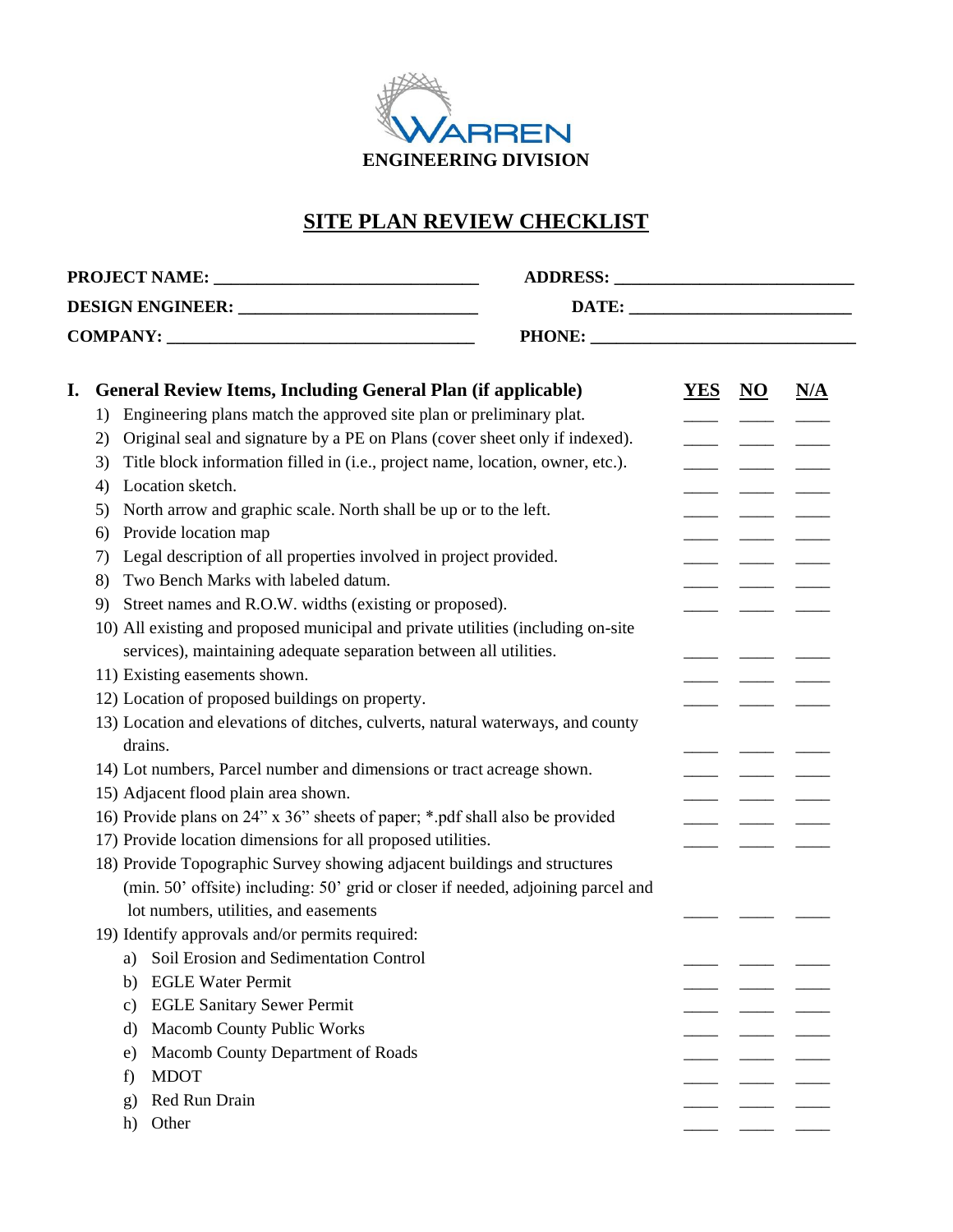|    | 20) Location and elevation of 100 year Floodplain if applicable<br>a) Certification that FIRM panel # has been checked.<br>21) Lot dimensions and information as to how boundary was located on the ground. |            |    |     |
|----|-------------------------------------------------------------------------------------------------------------------------------------------------------------------------------------------------------------|------------|----|-----|
|    | Identify set irons, found irons, etc.<br>a)                                                                                                                                                                 |            |    |     |
|    | <b>II. Sanitary Sewer</b>                                                                                                                                                                                   | <b>YES</b> | NO | N/A |
|    | 1) Acceptable Pipes:<br>• $8" - 15"$ Truss • $12" - 24"$ Sanatite HP                                                                                                                                        |            |    |     |
|    | • 4" – 15" SDR 26 • 12" – 24" RCP w/ Xypex<br>$\bullet$ > 24" Special<br>· SDR35 not acceptable                                                                                                             |            |    |     |
| 2) | Proposed Sewer Location:                                                                                                                                                                                    |            |    |     |
|    | Show dimensional ties.<br>a)                                                                                                                                                                                |            |    |     |
|    | b) Label pipe length, type, and slope on plan review.                                                                                                                                                       |            |    |     |
| 3) | Manhole (assign number to each):                                                                                                                                                                            |            |    |     |
|    | Locations: at end of line and at all changes of grade, direction or pipe size.<br>a)                                                                                                                        |            |    |     |
|    | Size: minimum of 4' diameter.<br>b)                                                                                                                                                                         |            |    |     |
|    | Maximum spacing: 500'<br>c)                                                                                                                                                                                 |            |    |     |
|    | d) Provide drop connections when inverts are over 18" apart (5' diam. MH)                                                                                                                                   |            |    |     |
| 4) | Minimum 8" diameter shown for public sanitary sewer.                                                                                                                                                        |            |    |     |
| 5) | Depth: minimum of 9' from T/C to top of pipe unless limited by receiving sewer. _______                                                                                                                     |            |    |     |
| 6) | Slope: sufficient to provide at least 2 fps velocity such as:                                                                                                                                               |            |    |     |
|    | • 8" @ 0.40% (0.68 cfs) • 15" @ 0.15% (2.60 cfs)                                                                                                                                                            |            |    |     |
|    | • 10" @ 0.30% (1.10 cfs) • 18" @ 0.12% (3.65 cfs)                                                                                                                                                           |            |    |     |
|    | • 12" @ 0.22% (1.57 cfs) • 21" @ 0.10% (5.00 cfs)                                                                                                                                                           |            |    |     |
| 7) | Profiles                                                                                                                                                                                                    |            |    |     |
|    | Match sewer tops, 0.8 diameter points, or use interior drop connection;<br>a)                                                                                                                               |            |    |     |
|    | except drop invert additional 0.10 at 45° turn.                                                                                                                                                             |            |    |     |
|    | All crossing underground utilities shown (existing or proposed).<br>b)<br>Show: size, slope, and type of pipe; sewer inverts and rim elevations.                                                            |            |    |     |
|    | c)<br>Show sump-manhole and temporary bulkhead for sewer test.<br>d)                                                                                                                                        |            |    |     |
|    | Show building service connections.<br>e)                                                                                                                                                                    |            |    |     |
|    | Label the stationing and terminus elevation for all proposed leads.<br>f                                                                                                                                    |            |    |     |
|    | Show compacted sand backfill where required.<br>$\mathbf{g}$                                                                                                                                                |            |    |     |
| 8) | Building service connections show:                                                                                                                                                                          |            |    |     |
|    | Location and sizes shown.<br>a)                                                                                                                                                                             |            |    |     |
|    | All connections (except industrial): min. 6" PVC SDR 23.5 lead.<br>b)                                                                                                                                       |            |    |     |
|    | Areas Zoned Industrial: min 8" Truss Pipe lead with sampling point<br>c)                                                                                                                                    |            |    |     |
|    | and cleanout.                                                                                                                                                                                               |            |    |     |
|    | One lead shown for each unit to be served by public sewer.<br>d)                                                                                                                                            |            |    |     |
| 9) | <b>State Construction Permit Submittal:</b>                                                                                                                                                                 |            |    |     |
|    | Quantities and description of improvements of public sanitary sewer.<br>a)                                                                                                                                  |            |    |     |
|    | Basis of design provided with current and future service populations<br>b)                                                                                                                                  |            |    |     |
|    | and flows shown separately.                                                                                                                                                                                 |            |    |     |
|    | Service district map provided with current and future service areas labeled.<br>C)                                                                                                                          |            |    |     |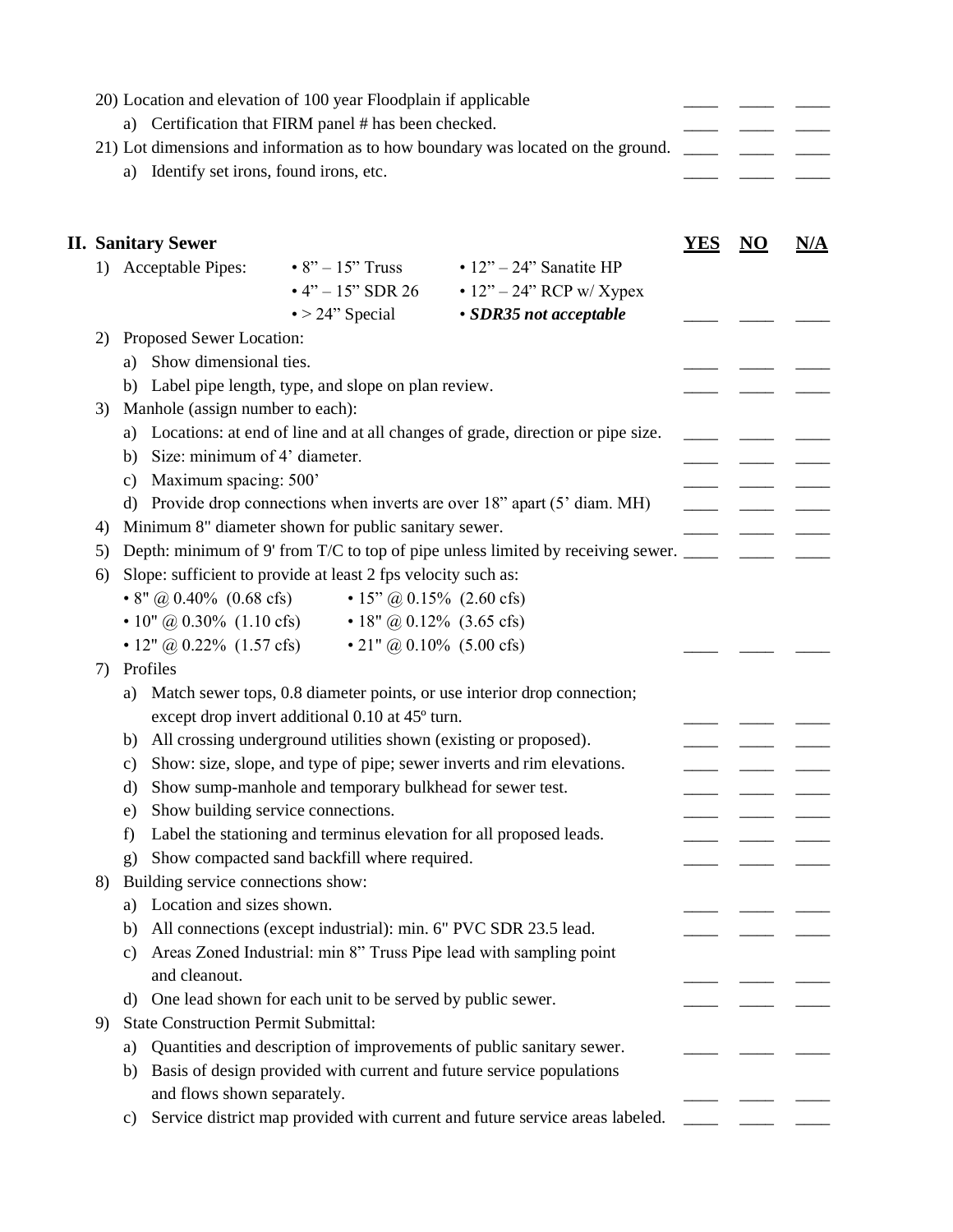|    | Peak flow calculated with the following formula:<br>d)                                |            |                           |     |
|----|---------------------------------------------------------------------------------------|------------|---------------------------|-----|
|    | Peak Flow = $[(18 + \sqrt{TP})/(4 + \sqrt{TP})]$ x Avg. Flow where $TP = (pop.)/1000$ |            |                           |     |
|    | EGLE Part 41 Permit application completed.<br>e)                                      |            |                           |     |
|    | 10) Easement (pvt property) Approx: trench width $+ 2x$ depth over pipe; 12' min.     |            |                           |     |
|    | 11) Provide Warren Engineering's standard detail sheet with construction notes.       |            |                           |     |
|    | 12) Special backfill (compact to 95%) shown & labeled on plan and profile views       |            |                           |     |
|    | where sanitary sewer is under the influence of pavement.                              |            |                           |     |
|    | 13) Provide recordable easement document to City of Warren for private property       |            |                           |     |
|    |                                                                                       |            |                           |     |
|    | <b>III. Water Main</b>                                                                | <u>YES</u> | $\underline{\mathrm{NO}}$ | N/A |
| 1) | Acceptable Water main materials                                                       |            |                           |     |
|    | a) CL 54 Ductile Iron, poly wrapped, $3" - 24"$                                       |            |                           |     |
|    | b) C900, 4"-12"; C905, 12"-24"; C909, 6"-16"; DR18 PVC with tracer wire               |            |                           |     |
|    | c) $>24$ " pipe, special review                                                       |            |                           |     |
| 2) | Water main Location:                                                                  |            |                           |     |
|    | Show dimensional ties<br>a)                                                           |            |                           |     |
|    | b) Label pipe length, type and sand backfill areas on plan view                       |            |                           |     |
| 3) | Hydrants:                                                                             |            |                           |     |
|    | Spacing: maximum of 500' residential, 300' everywhere else.<br>a)                     |            |                           |     |
|    | Type: Mueller or East Jordan.<br>b)                                                   |            |                           |     |
|    | Location: min. 5' away from driveways, 30' away from buildings.<br>c)                 |            |                           |     |
|    | Show finished grade for all hydrants.<br>d)                                           |            |                           |     |
| 4) | Gate Valves and Wells:                                                                |            |                           |     |
|    | Spacing: 1250' maximum, not more than 30 units disconnected when<br>a)                |            |                           |     |
|    | closing sections, not more than 4 gate valves to close off section.                   |            |                           |     |
|    | Location: about 5' from R.O.W. intersection and outside of pavement.<br>b)            |            |                           |     |
|    | Gate well size: minimum 5' diameter.<br>c)                                            |            |                           |     |
|    | Show finish grade for gate well rims.<br>d)                                           |            |                           |     |
|    | For dead-ends, provide hydrant and gate valve.                                        |            |                           |     |
| 6) | For cul-de-sacs:                                                                      |            |                           |     |
|    | Water main must be located around cul-de-sac and adjacent to or in front<br>a)        |            |                           |     |
|    | of lots to be served.                                                                 |            |                           |     |
|    | b) A bore for water service leads cannot be more than 28 feet.                        |            |                           |     |
| 7) | Provide 45 degree bends or less for water main (no 90 degree bends).                  |            |                           |     |
| 8) | One water service lead shown for each unit on site.                                   |            |                           |     |
| 9) | For river and county drain crossings, show detailed section with elevations           |            |                           |     |
|    | below river and drain bottom.                                                         |            |                           |     |
|    | 10) Updated City water main standard detail sheet attached to plans.                  |            |                           |     |
|    | 11) 12' minimum easement shown for all public water mains.                            |            |                           |     |
|    | 12) Quantities and description of improvements of public water main with Warren       |            |                           |     |
|    | name, section number, and existing main roads near the project.                       |            |                           |     |
|    | 13) Special backfill (compacted to 95%) shown and labeled on plan and profile         |            |                           |     |
|    | views where sanitary sewer is under the influence of pavement.                        |            |                           |     |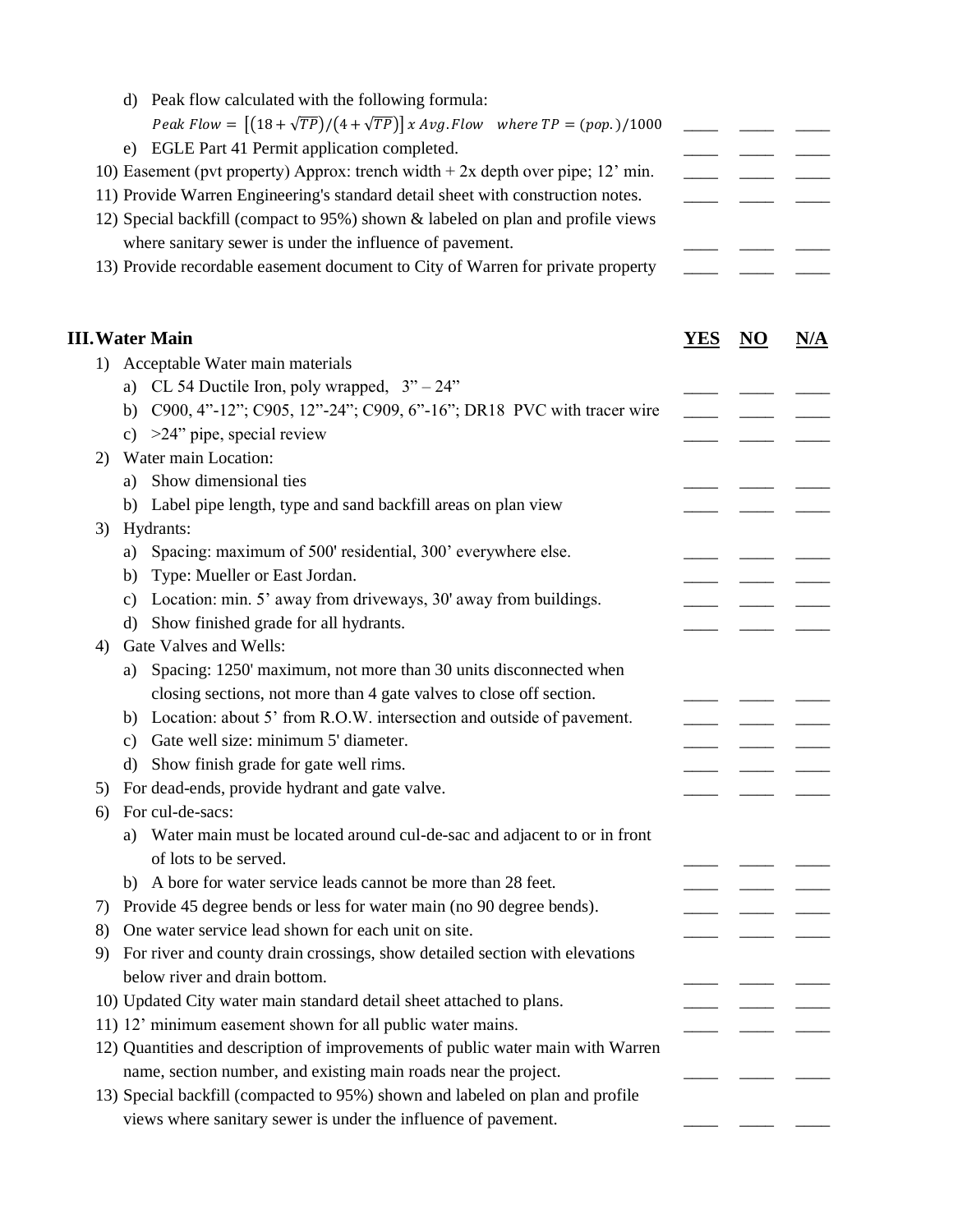| 14) Provide two independent water services for hospitals, nursing homes         |  |  |  |  |  |  |
|---------------------------------------------------------------------------------|--|--|--|--|--|--|
| or residential property having more than 30 living units.                       |  |  |  |  |  |  |
| 15) Provide City standard detail sheet with construction notes.                 |  |  |  |  |  |  |
| 16) Provide recordable easement document to City of Warren on private property. |  |  |  |  |  |  |
| 17) Provide completed EGLE Act 399 Water Main application.                      |  |  |  |  |  |  |
| 18) Provide profiles for water main $> 16$ ".                                   |  |  |  |  |  |  |
| 19) Design shall be in conformance with 10 States Standards.                    |  |  |  |  |  |  |

|    | <b>IV.Storm Sewer</b>                                                                    | YES | NO. | N/A |
|----|------------------------------------------------------------------------------------------|-----|-----|-----|
|    | 1) Provide catch basins (with 2' min. sumps) at low points.                              |     |     |     |
| 2) | All pavement catch basins shall have edge drain (6" diam.) around their                  |     |     |     |
|    | perimeter and/or along the back of curb (min. length: 40 LF total).                      |     |     |     |
| 3) | Provide intercepting catch basins so there is not more than 150' of drainage             |     |     |     |
|    | around curb returns.                                                                     |     |     |     |
| 4) | Provide plan showing drainage districts and furnish design calculations                  |     |     |     |
|    | based on 10-year storm                                                                   |     |     |     |
|    | use the following imperviousness factors for zoning classification:                      |     |     |     |
|    | • Single family = $0.35$ • Multiple family = $0.55$                                      |     |     |     |
|    | • Industrial = $0.80$<br>$\bullet$ Commercial = 0.90                                     |     |     |     |
| 5) | Detention                                                                                |     |     |     |
|    | If $>1.0$ Ac., review ordinance, provide treatment.                                      |     |     |     |
|    | If $<$ 1.0 Ac., provide as possible (2" over site or Oakland 10 yr design).<br>$\bullet$ |     |     |     |
|    | discharge shall be $=$ or $<$ than pre-development.<br>٠                                 |     |     |     |
|    | Parking $\text{lot} - 9$ " max. depth, low point to gutter line.<br>a)                   |     |     |     |
|    | Pond 1 on 6 max. slope<br>b)                                                             |     |     |     |
|    | Underground detention<br>$\mathbf{c})$                                                   |     |     |     |
|    | Calculations shown.<br>$\mathbf{d}$                                                      |     |     |     |
| 6) | Provide a maintenance agreement for all storm drainage facilities with the               |     |     |     |
|    | City of Warren (i.e. storm sewers, swales, detention basins, etc.).                      |     |     |     |
| 7) | Storm sewer size and type:                                                               |     |     |     |
|    | Minimum 12" for surface drainage, 8" allowed if only serving roof or<br>a)               |     |     |     |
|    | sump-pump connections.                                                                   |     |     |     |
|    | Sized for upstream areas.<br>b)                                                          |     |     |     |
|    | Use class of pipe necessary for depth<br>c)                                              |     |     |     |
|    | Roof leads under pavement:<br>d)                                                         |     |     |     |
|    | $\cdot$ 6" or less – SDR 23.5<br>$\cdot$ 8" – truss pipe                                 |     |     |     |
| 8) | Show sump pump connections to storm sewer (and connection detail)                        |     |     |     |
| 9) | Profiles:                                                                                |     |     |     |
|    | Provide at least 3' of cover; drop inverts at least 0.1' at sewer size changes<br>a)     |     |     |     |
|    | Or 90° turns. Show hydraulic gradient when it is above top of pipe;                      |     |     |     |
|    | keep H.G. at least one foot below profile's finish grade.                                |     |     |     |
|    | Show all crossing underground utilities (existing or proposed).<br>b)                    |     |     |     |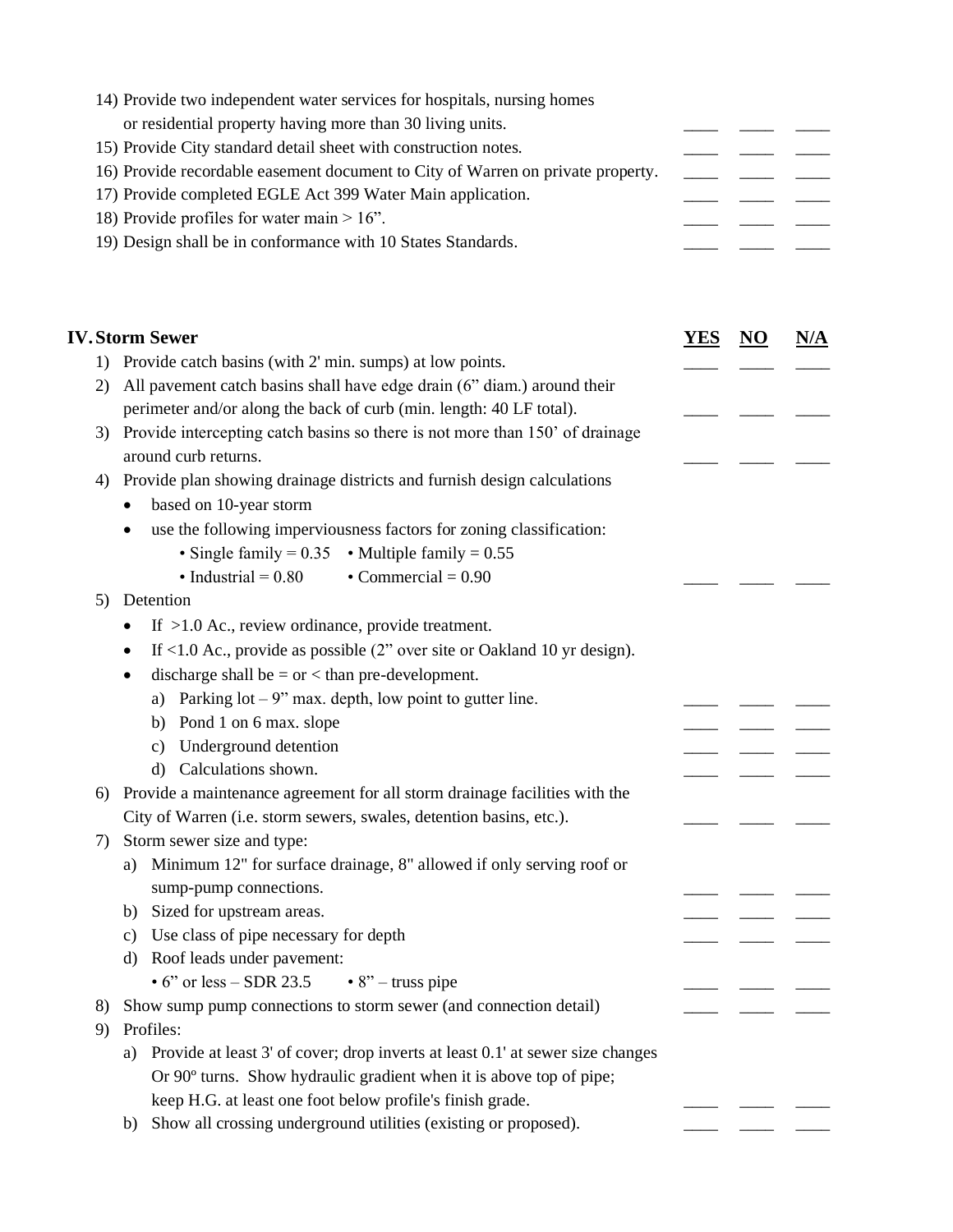|    | Provide sufficient slope to get at least 2.5 fps velocity<br>C)                    |            |                           |     |
|----|------------------------------------------------------------------------------------|------------|---------------------------|-----|
|    | 12" @ .32%, 15" @ .24%, 18" @ .18%, 21" @ .14%                                     |            |                           |     |
|    | Show: size, slope, pipe type, sewer inverts, and rim elevations at manholes.<br>d) |            |                           |     |
|    | Sanitary building-service connections clear storm sewer.<br>e)                     |            |                           |     |
|    | Show compacted sand backfill where required<br>f)                                  |            |                           |     |
|    | 10) Storm Sewer Location:                                                          |            |                           |     |
|    | Show dimensional ties<br>a)                                                        |            |                           |     |
|    | b) Label pipe length, type and sand backfill areas on plan view                    |            |                           |     |
|    | 11) Storm sewer manholes (assign number to each):                                  |            |                           |     |
|    | a) Location: end of line and at all changes of grade, direction, and/or pipe size. |            |                           |     |
|    | Size: minimum 4' diameter.<br>b)                                                   |            |                           |     |
|    | Spacing: 500' maximum.<br>c)                                                       |            |                           |     |
|    | 12) No more than three catch basins shall drain into any one structure.            |            |                           |     |
|    | 13) 12' minimum easement shown for all public storm sewers.                        |            |                           |     |
|    | 14) City standard detail sheet attached to plans.                                  |            |                           |     |
|    | 15) Special backfill (compacted to 95%) shown and labeled on plan and profile      |            |                           |     |
|    | views where storm sewer is under the influence of pavement.                        |            |                           |     |
|    |                                                                                    |            |                           |     |
|    |                                                                                    |            |                           |     |
|    | V. Paving and Grading                                                              | <b>YES</b> | $\underline{\mathbf{NO}}$ | N/A |
| 1) | Topographic Survey Plan (show existing ground contour lines).                      |            |                           |     |
| 2) | Offsite elevations (100' beyond each property line).                               |            |                           |     |
| 3) | Pavement cross sections shown:                                                     |            |                           |     |
|    | Parking areas.<br>a)                                                               |            |                           |     |
|    | Drive lanes (deep strength required).<br>b)                                        |            |                           |     |
|    | Public and private roads.<br>c)                                                    |            |                           |     |
| 4) | Concrete pavement cross-sections:                                                  |            |                           |     |
|    | 6" concrete or 4" HMA on 8" aggregate base for parking areas<br>a)                 |            |                           |     |
|    | 7" concrete for residential streets on 8" aggregate base<br>b)                     |            |                           |     |
|    | 9" for industrial drives on 8" aggregate base<br>c)                                |            |                           |     |
| 5) | Curb detail shown 18" wide. (Straight faced and asphalt curbs not allowed).        |            |                           |     |
| 6) | Indicate in plan view where the standard curb and gutter and where the reverse     |            |                           |     |
|    | curb and gutter will be used.                                                      |            |                           |     |
| 7) | Integral sidewalk and curb detail shown if applicable. (18" footing).              |            |                           |     |
| 8) | Proposed elevations in boxes.                                                      |            |                           |     |
| 9) | Pavement grades:                                                                   |            |                           |     |
|    | a) Concrete: Minimum 0.5%, Maximum 7%.                                             |            |                           |     |
|    | b) Asphalt: Minimum 1%, Maximum 7%.                                                |            |                           |     |
|    | 10) Provide vertical curve, if grade change exceeds 2%.                            |            |                           |     |
|    | 11) Provide minimum of 0.30' drop around curb returns.                             |            |                           |     |
|    | 12) Provide intersection and cul-de-sac details                                    |            |                           |     |
|    | (elevations, dimensions and drainage scheme).                                      |            |                           |     |
|    | 13) Dead ends: use cul-de-sac or approved turn around: maximum length 600'.        |            |                           |     |
|    | 14) Show centerline curve data (for roads only).                                   |            |                           |     |
|    |                                                                                    |            |                           |     |